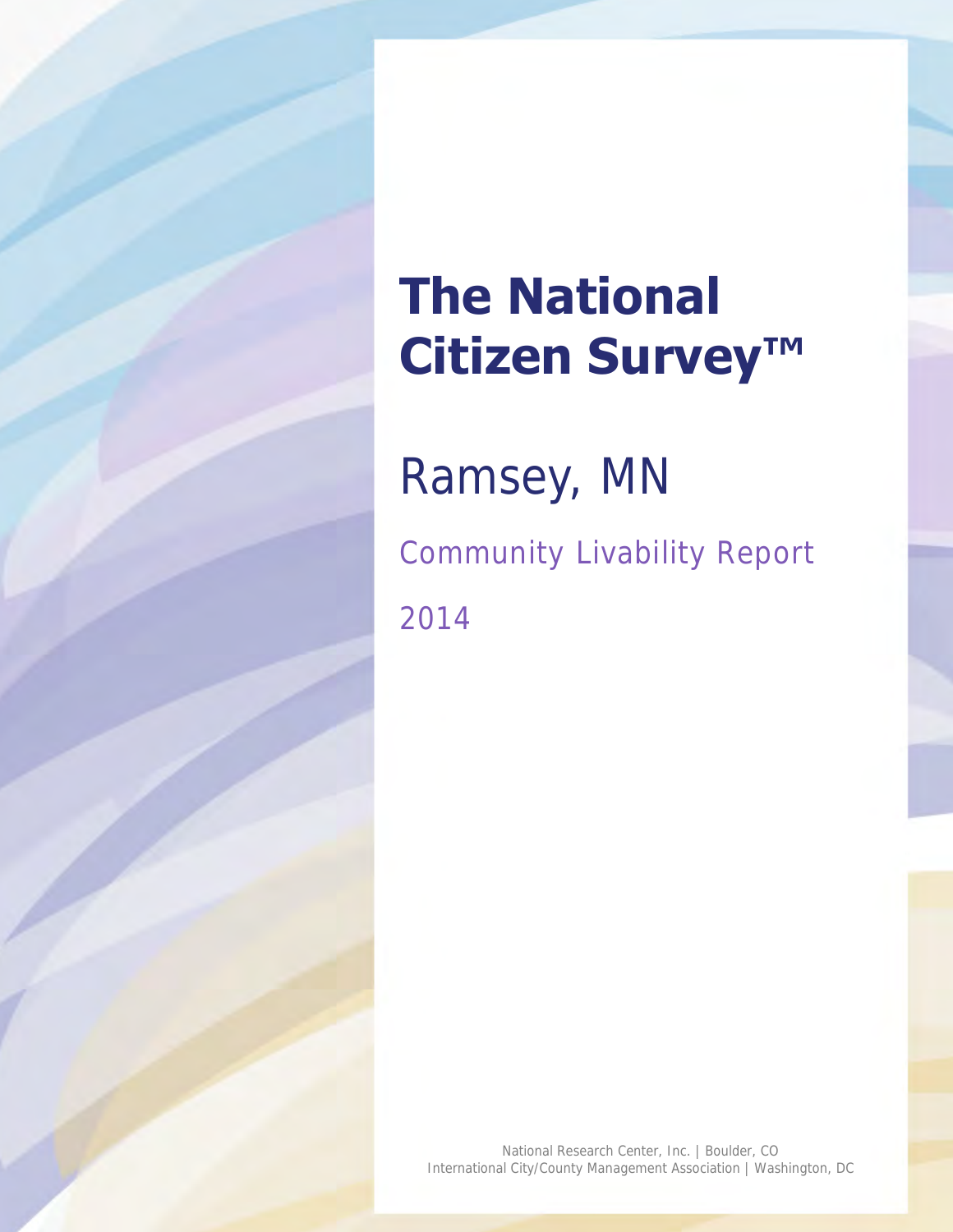## **Contents**

| Governance 5                                                                                                                                                                                                                   |  |
|--------------------------------------------------------------------------------------------------------------------------------------------------------------------------------------------------------------------------------|--|
| Participation 2008 and 2008 and 2008 and 2008 and 2008 and 2008 and 2008 and 2008 and 2008 and 2008 and 2008 and 2008 and 2008 and 2008 and 2008 and 2008 and 2008 and 2008 and 2008 and 2008 and 2008 and 2008 and 2008 and 2 |  |
|                                                                                                                                                                                                                                |  |
|                                                                                                                                                                                                                                |  |

The National Citizen Survey™ © 2001-2014 National Research Center, Inc.

National Research Center, Inc. International City/County Management Association 2955 Valmont Road, Suite 300 777 North Capitol Street NE, Suite 500 Boulder, CO 80301 Mashington, DC 20002 www.n-r-c.com • 303-444-7863 www.icma.org • 202-289-ICMA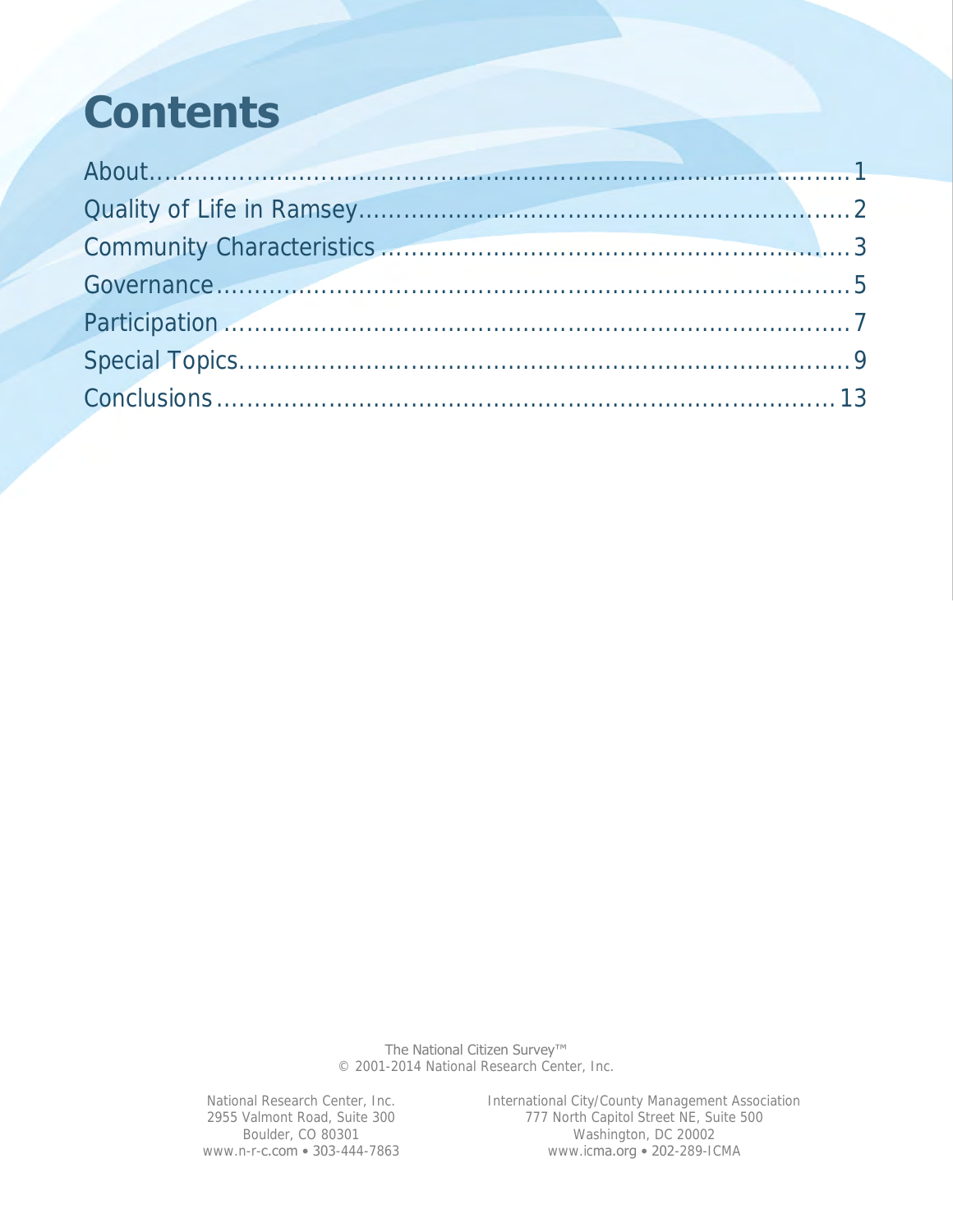### <span id="page-2-0"></span>**About**

The National Citizen Survey™ (The NCS) report is about the "livability" of Ramsey. The phrase "livable community" is used here to evoke a place that is not simply habitable, but that is desirable. It is not only where people do live, but where they want to live.

Great communities are partnerships of the government, private sector, community-based organizations and residents, all geographically connected. The NCS captures residents' opinions within the three pillars of a community (Community Characteristics, Governance and Participation) across eight central facets of community (Safety, Mobility, Natural Environment, Built Environment, Economy, Recreation and Wellness, Education and Enrichment and Community Engagement).

The Community Livability Report provides the opinions of a representative sample of 430 residents of the City of Ramsey. The margin of error around any reported percentage is 5% for the entire sample. The full description of methods used to garner these opinions can be found in the *Technical Appendices* provided under separate cover.

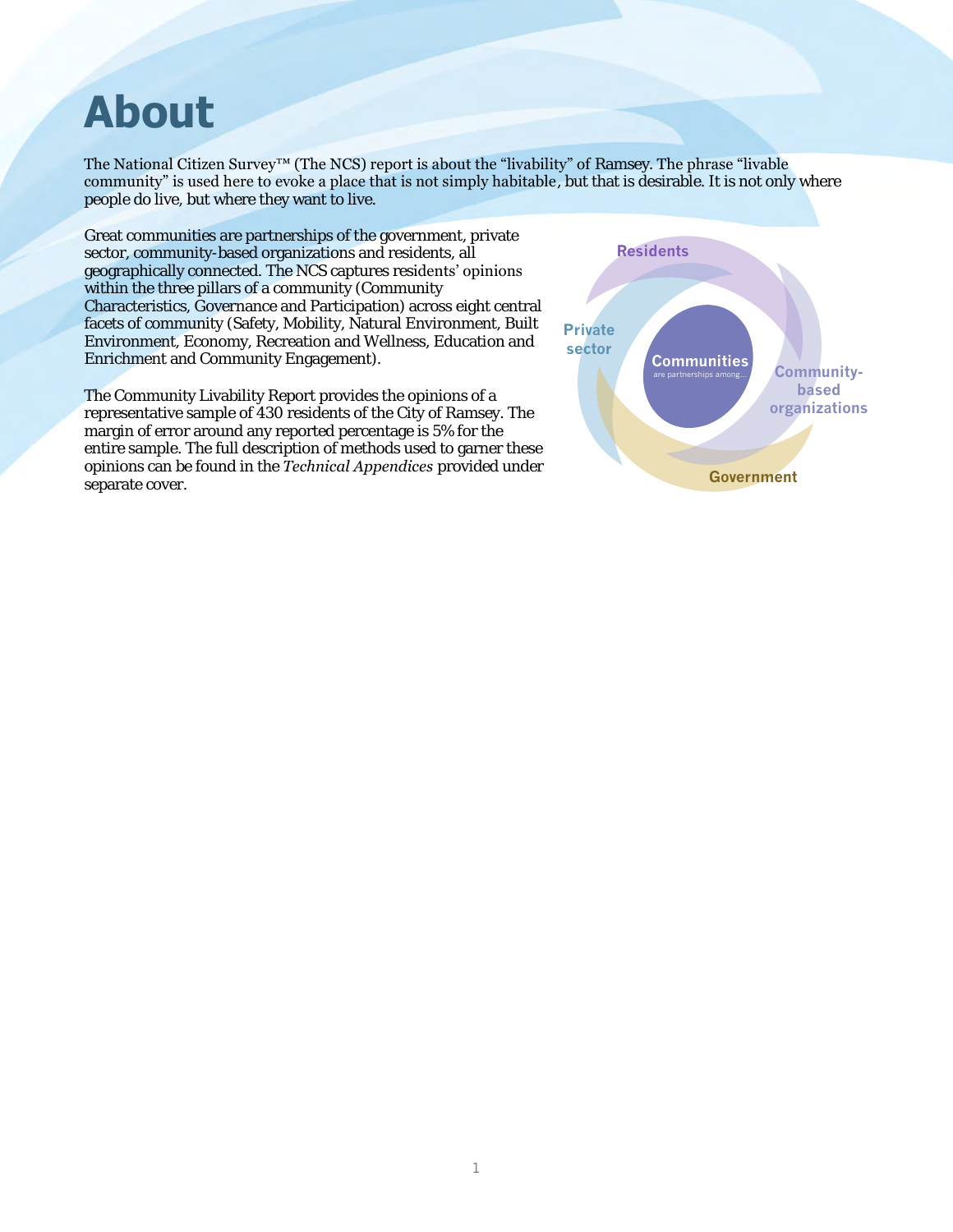# <span id="page-3-0"></span>**Quality of Life in Ramsey**

Most residents rated the quality of life in Ramsey as excellent or good and this was similar to the benchmark (see Appendix B of the *Technical Appendices* provided under separate cover).

Shown below are the eight facets of community. The color of each community facet summarizes how residents rated it across the three sections of the survey that represent the pillars of a community – Community Characteristics, Governance and Participation. When most ratings across the three pillars were higher than the benchmark, the color for that facet is the darkest shade; when most ratings were lower than the benchmark, the color is the lightest shade. A mix of ratings (higher and lower than the benchmark) results in a color between the extremes.



In addition to a summary of ratings, the image below includes one or more stars to indicate which community facets were the most important focus areas for the community. Residents identified Safety and Economy as priorities for the Ramsey community in the coming two years. It is noteworthy that Ramsey residents gave favorable ratings to these facets of community. In fact, ratings for all facets including Mobility, Natural Environment, Built Environment, Recreation and Wellness, Education and Enrichment and Community Engagement were positive and similar to other communities. This overview of the key aspects of community quality provides a quick summary of where residents see exceptionally strong performance and where performance offers the greatest opportunity for improvement. Linking quality to importance offers community members and leaders a view into the characteristics of the community that matter most and that seem to be working best.

Details that support these findings are contained in the remainder of this Livability Report, starting with the ratings for Community Characteristics, Governance and Participation and ending with results for Ramsey's unique questions.

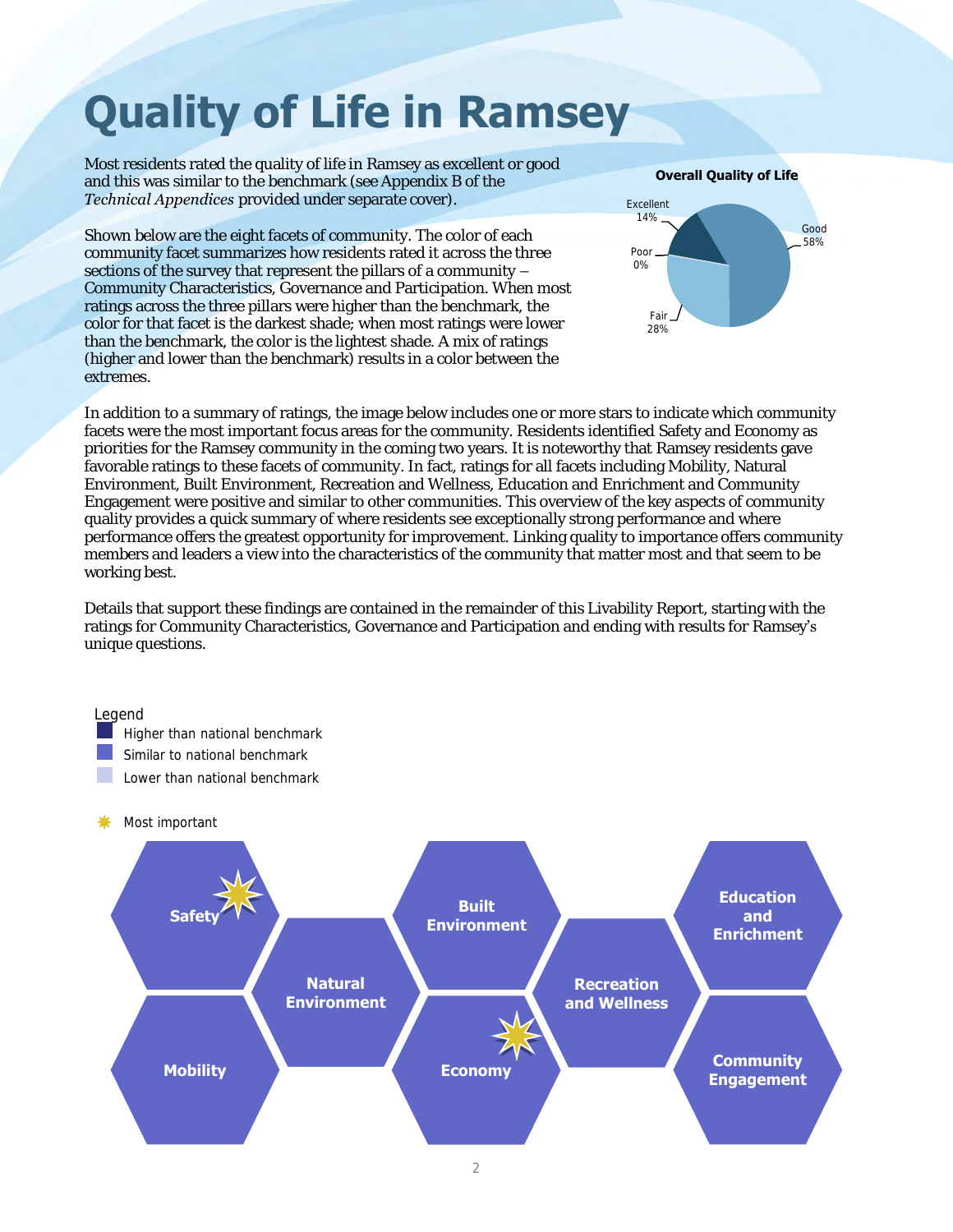## <span id="page-4-0"></span>**Community Characteristics**

#### What makes a community livable, attractive and a place where people want to be?

Overall quality of community life represents the natural ambience, services and amenities that make for an attractive community. How residents rate their overall quality of life is an indicator of the overall health of a community. In the case of Ramsey, 82% rated the City as an excellent or good place to live. Respondents' ratings of Ramsey as a place to live were similar to ratings in other communities across the nation.

In addition to rating the City as a place to live, respondents rated several aspects of community quality including Ramsey as a place to raise children and to retire, their neighborhood as a place to live, the overall image or reputation of Ramsey and its overall appearance. Most residents felt that the overall appearance of Ramsey, Ramsey as a place to raise children and their neighborhood as a place to live were excellent or good. Although a majority felt that this was true of Ramsey as a place to retire and of Ramsey's overall image, these were less than the benchmark.

Delving deeper into Community Characteristics, survey respondents rated over 30 features of the community within the eight facets of Community Livability. Safety and Natural Environment were the facets with the highest ratings, with at least 8 in 10 residents giving positive ratings to each measure in these categories. Conversely, Economy was the facet having the lowest ratings; every item in this area received positive ratings from half or fewer of residents. Overall, most Community Characteristics rated similarly to other communities. Of the seven measures with ratings lower than the benchmark, five related to Ramsey's Economy. Two characteristics of the community rated higher than the benchmark and were in the area of Built Environment: affordable quality housing and housing options.



#### *Percent rating positively (e.g., excellent/good)* Comparison to national benchmark

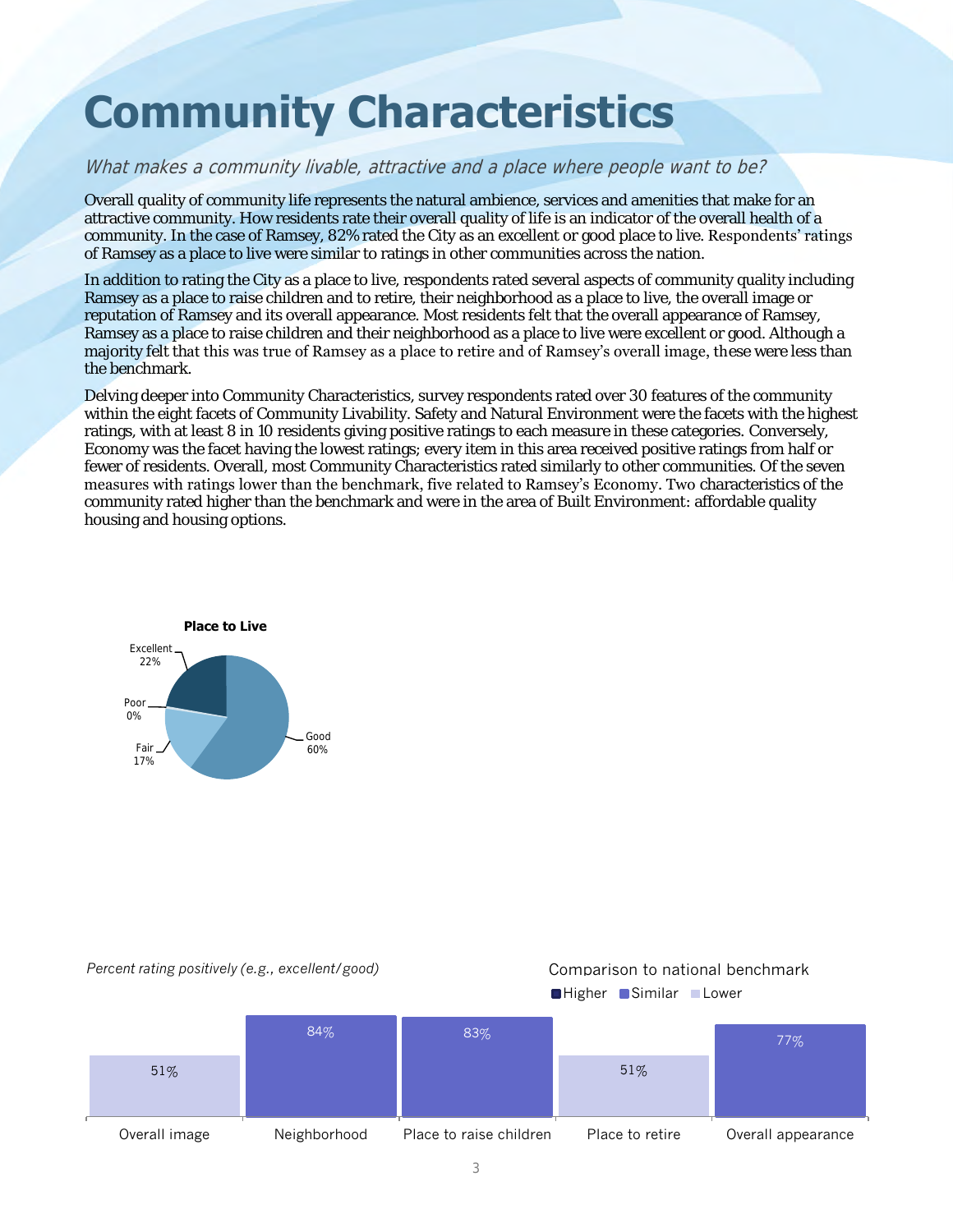### Figure 1: Aspects of Community Characteristics

| <b>SAFETY</b>                                     |                                                                                                              |     |     |                                                             |  |  |
|---------------------------------------------------|--------------------------------------------------------------------------------------------------------------|-----|-----|-------------------------------------------------------------|--|--|
| Overall feeling of safety                         |                                                                                                              |     |     | 90%                                                         |  |  |
| Safe in neighborhood                              |                                                                                                              |     |     | 94%                                                         |  |  |
| Safe downtown/commercial area                     |                                                                                                              |     |     | 94%                                                         |  |  |
| <b>MOBILITY</b>                                   |                                                                                                              |     |     |                                                             |  |  |
| Overall ease of travel                            |                                                                                                              |     | 68% |                                                             |  |  |
| Paths and walking trails                          |                                                                                                              |     |     | 75%                                                         |  |  |
| Ease of walking                                   |                                                                                                              |     |     | 70%                                                         |  |  |
| Travel by bicycle                                 |                                                                                                              |     | 66% |                                                             |  |  |
| Travel by car                                     | 64%                                                                                                          |     |     |                                                             |  |  |
| Traffic flow                                      | 55%                                                                                                          |     |     |                                                             |  |  |
| NATURAL ENVIRONMENT                               |                                                                                                              |     |     |                                                             |  |  |
| Overall natural environment                       |                                                                                                              |     |     | 84%                                                         |  |  |
| Cleanliness                                       |                                                                                                              |     |     | 82%                                                         |  |  |
| <b>BUILT ENVIRONMENT</b>                          |                                                                                                              |     |     |                                                             |  |  |
| Overall built environment                         |                                                                                                              |     |     |                                                             |  |  |
| New development in Ramsey                         |                                                                                                              | 48% |     |                                                             |  |  |
| Affordable quality housing                        |                                                                                                              |     | 69% |                                                             |  |  |
| Housing options                                   |                                                                                                              |     |     | 75%                                                         |  |  |
| Public places                                     |                                                                                                              |     |     |                                                             |  |  |
| <b>ECONOMY</b>                                    |                                                                                                              |     |     |                                                             |  |  |
| Overall economic health                           |                                                                                                              |     |     |                                                             |  |  |
| Vibrant downtown/commercial area                  | 21%                                                                                                          |     |     |                                                             |  |  |
| Business and services                             |                                                                                                              | 49% |     |                                                             |  |  |
| Cost of living                                    |                                                                                                              |     |     |                                                             |  |  |
| Shopping opportunities                            | 23%                                                                                                          |     |     |                                                             |  |  |
| Employment opportunities                          | 27%                                                                                                          |     |     |                                                             |  |  |
| Place to visit                                    |                                                                                                              |     |     |                                                             |  |  |
| Place to work                                     |                                                                                                              | 42% |     |                                                             |  |  |
| RECREATION AND WELLNESS                           |                                                                                                              |     |     |                                                             |  |  |
| Health and wellness                               |                                                                                                              |     | 66% |                                                             |  |  |
| Recreational opportunities                        |                                                                                                              |     |     |                                                             |  |  |
| Fitness opportunities                             |                                                                                                              |     | 60% |                                                             |  |  |
| EDUCATION AND ENRICHMENT                          |                                                                                                              |     |     |                                                             |  |  |
| Education and enrichment opportunities            |                                                                                                              |     |     |                                                             |  |  |
|                                                   |                                                                                                              | 41% |     |                                                             |  |  |
|                                                   |                                                                                                              |     |     |                                                             |  |  |
| K-12 education                                    |                                                                                                              |     |     | 75%                                                         |  |  |
| Child care/preschool                              |                                                                                                              |     | 69% |                                                             |  |  |
| COMMUNITY ENGAGEMENT                              |                                                                                                              |     |     |                                                             |  |  |
| Opportunities to participate in community matters |                                                                                                              |     |     |                                                             |  |  |
|                                                   |                                                                                                              |     |     |                                                             |  |  |
|                                                   | Percent rating positively<br>Cultural/arts/music activities<br>Adult education<br>Opportunities to volunteer |     | 35% | 56%<br>50%<br>50%<br>49%<br>53%<br>54%<br>54%<br>52%<br>55% |  |  |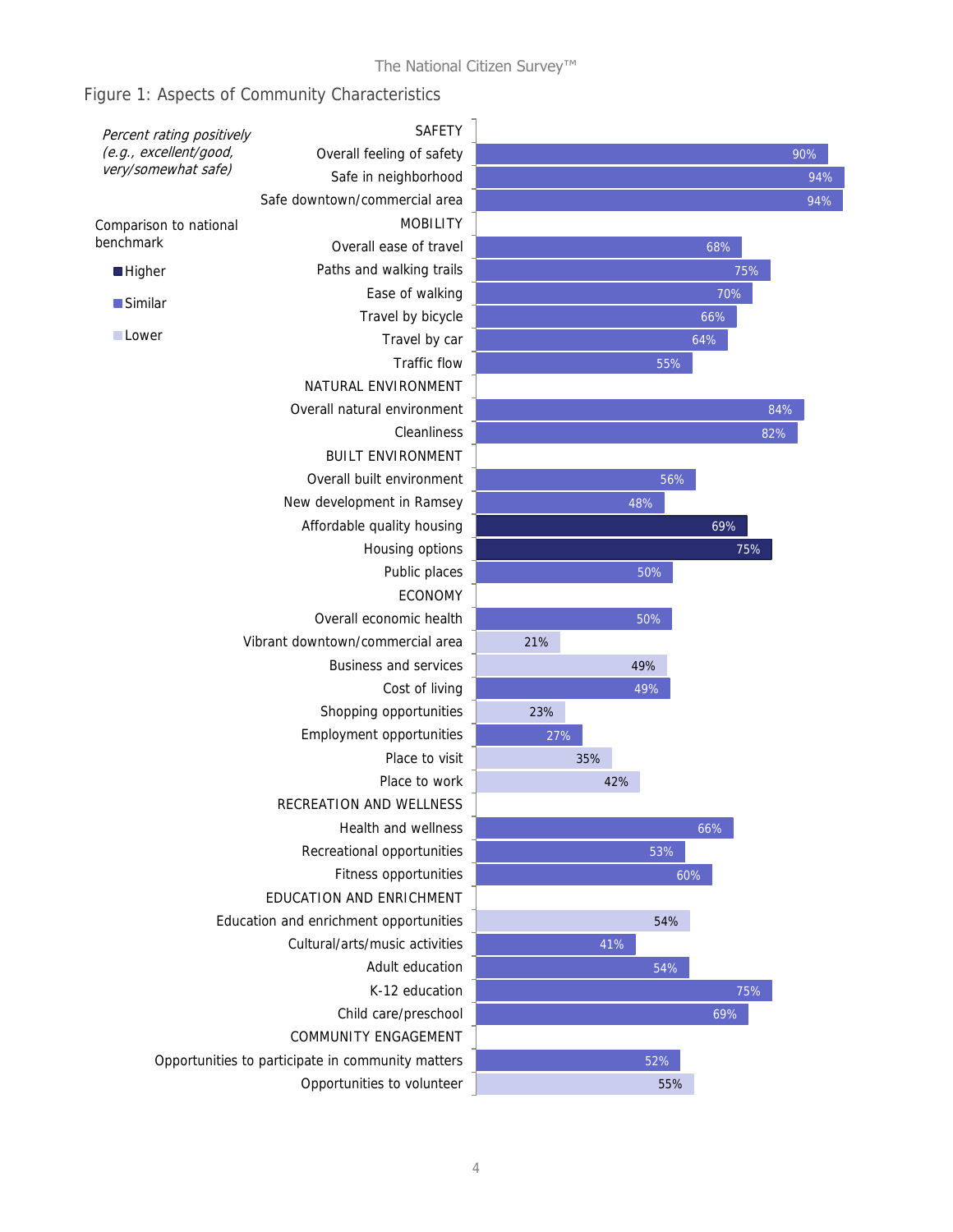### <span id="page-6-0"></span>**Governance**

#### How well does the government of Ramsey meet the needs and expectations of its residents?

The overall quality of the services provided by Ramsey as well as the manner in which these services are provided are a key component of how residents rate their quality of life. On par with other communities, three-quarters of Ramsey residents rated the overall quality of City services as excellent or good.

Survey respondents also rated various aspects of Ramsey's leadership and governance. All measures of general government performance were similar to the benchmark, including value of services for taxes paid, the City's overall direction, welcoming citizen involvement, acting in the best interest of the community, being honest, treating residents fairly and customer services. Each of these aspects of government performance received ratings of excellent or good from at least 4 in 10 respondents. Customer service was the most highly rated aspect in this area and received positive ratings from 8 in 10 respondents.

Respondents evaluated nearly two dozen individual services and amenities available in Ramsey. Nearly all of the ratings were similar to ratings in communities elsewhere; only recreation centers received ratings that lagged below the benchmark. Similar to Community Characteristics, the most positively rated services were related to Safety, where all but one of the services received positive ratings from 8 in 10 residents, and the least positively rated service was within Economy (43% excellent or good for economic development). Services related to Natural Environment fared well, with 7 in 10 residents rating drinking water and natural areas preservation well.

#### **Overall Quality of City Services**





■Higher Similar Lower

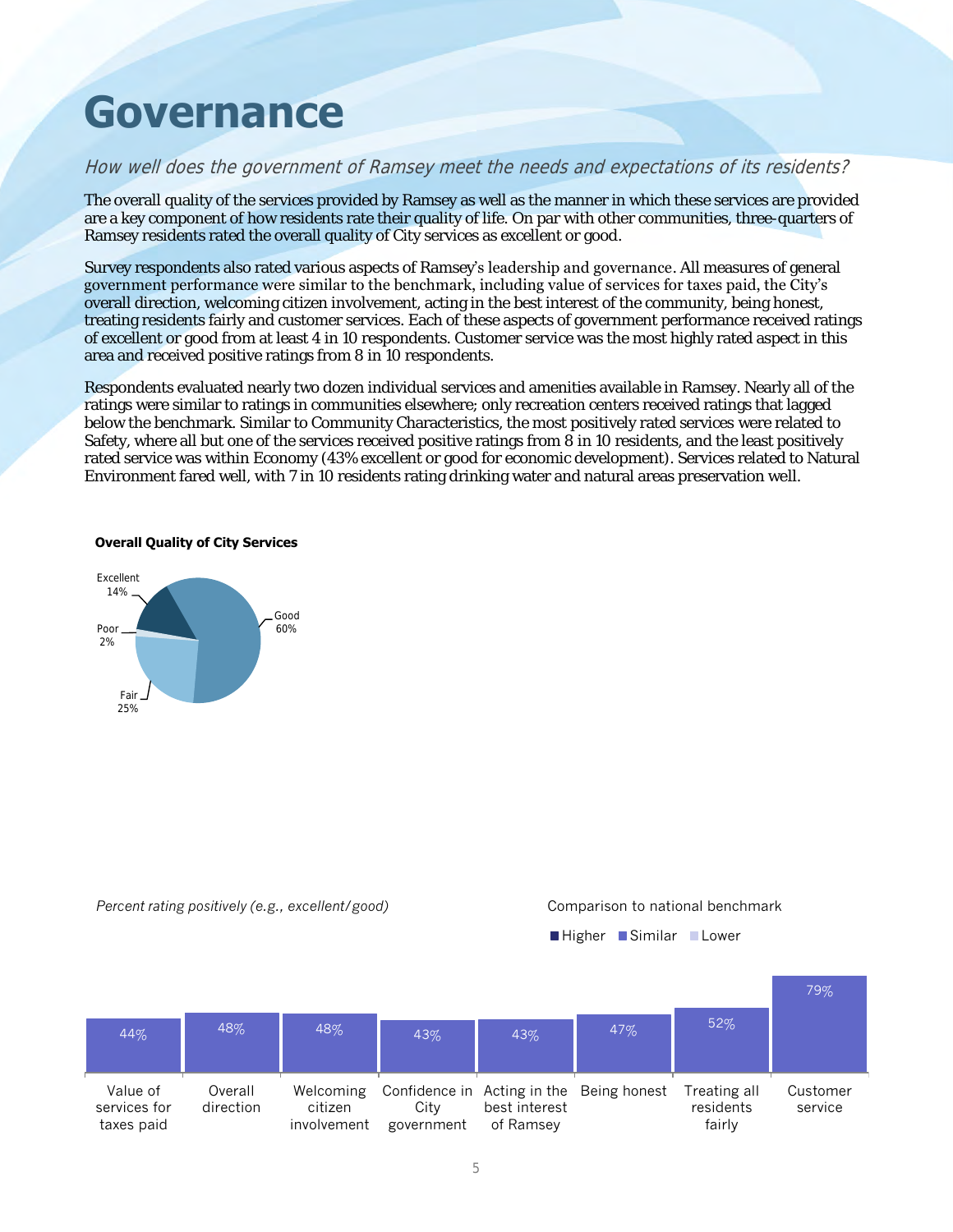#### Figure 2: Aspects of Governance

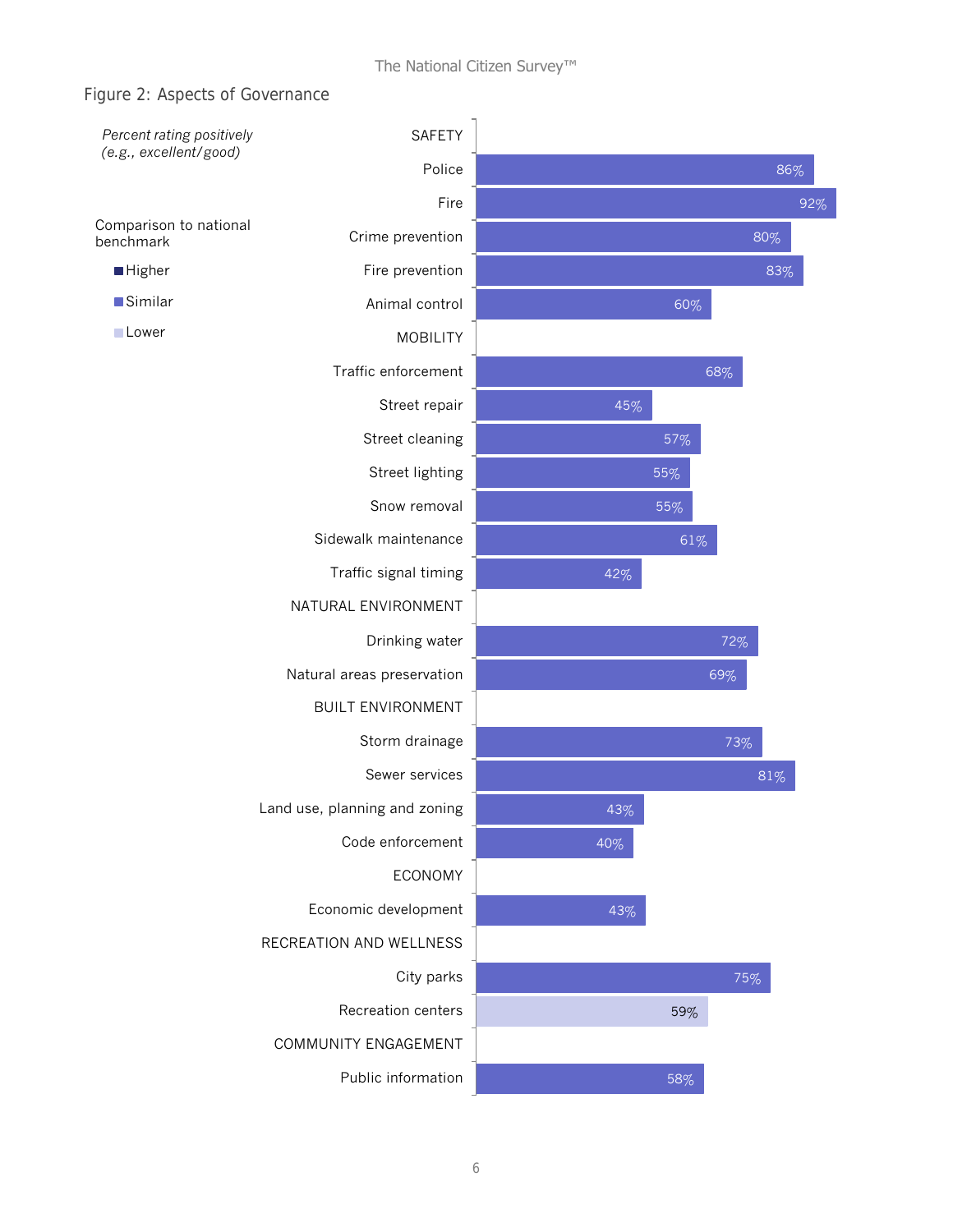## <span id="page-8-0"></span>**Participation**

#### Are the residents of Ramsey connected to the community and each other?

An engaged community harnesses its most valuable resource, its residents. The connections and trust among residents, government, businesses and other organizations help to create a sense of community; a shared sense of membership, belonging and history. Compared to other communities, fewer residents of Ramsey rated the sense of community as excellent or good (46%). Still, the vast majority of residents said that they would recommend living in Ramsey and had plans to remain living there.

The survey included almost 20 activities and behaviors for which respondents indicated how often they participated in or performed each, if at all. Overall, measures of Participation varied in relation to the benchmark. Areas where resident participation and experiences rated better than elsewhere were in Natural Environment (recycling), Safety (fewer residents had reported a crime) and Built Environment (fewer residents experienced housing cost stress). Although similar to the benchmark, the rate of purchasing goods or services, visiting City parks, being in good health and voting were high and nearly all residents reported that they had not been the victim of a crime. Most of the measures where Participation fell below the norm were under Community Engagement for campaigning, volunteering and attending public meetings. Under Economy, residents of Ramsey were less likely to work in the City where they lived than residents of other communities.



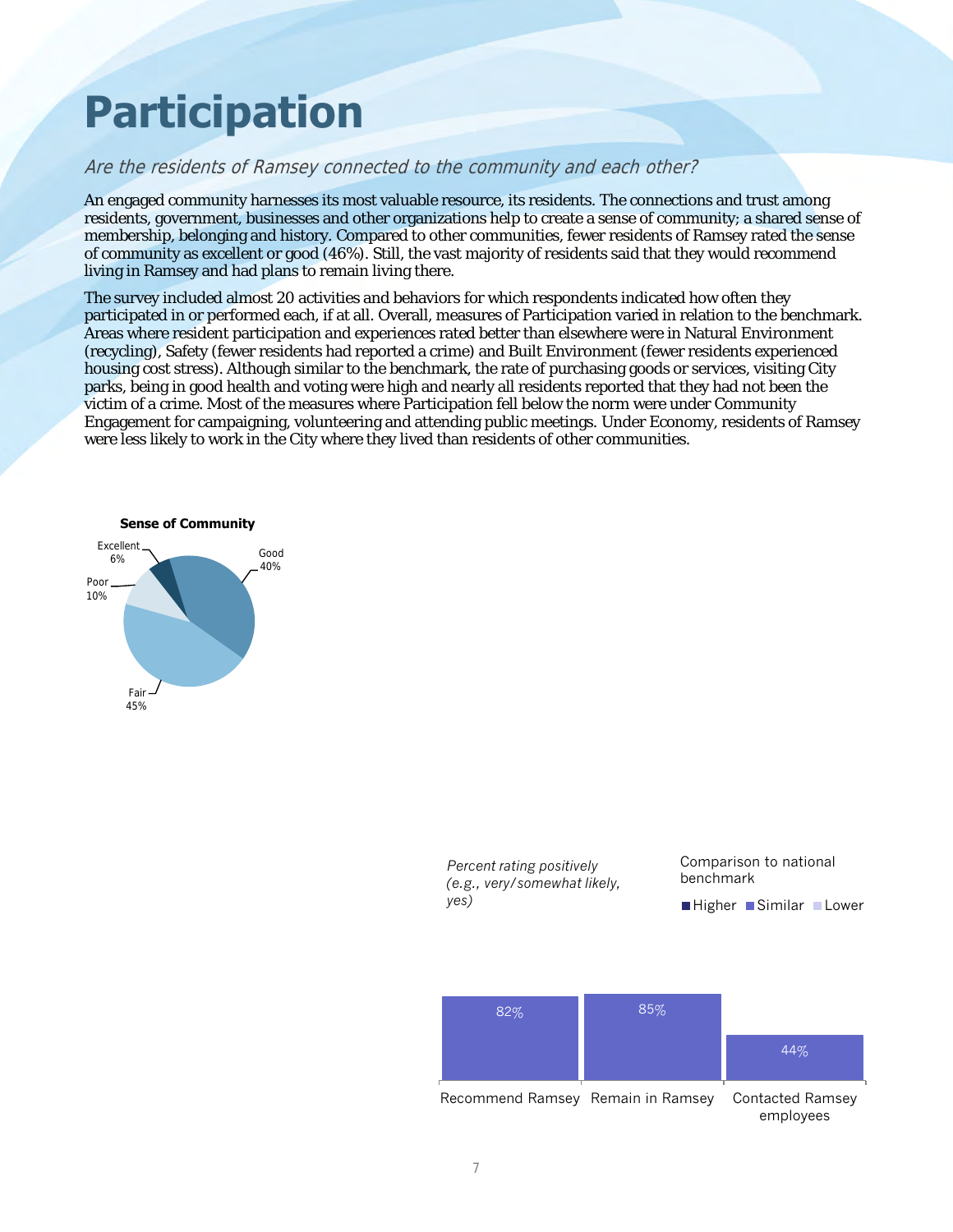### Figure 3: Aspects of Participation

| Percent rating positively<br>(e.g., yes, more than<br>once a month,<br>always/sometimes) |  |                                               | <b>SAFETY</b>                      |     |     |     |     |     |     |     |
|------------------------------------------------------------------------------------------|--|-----------------------------------------------|------------------------------------|-----|-----|-----|-----|-----|-----|-----|
|                                                                                          |  |                                               | Did NOT report a crime             |     |     |     |     |     |     | 90% |
| Comparison to national<br>benchmark                                                      |  |                                               | Was NOT the victim of a crime      |     |     |     |     |     |     | 94% |
|                                                                                          |  |                                               | <b>MOBILITY</b>                    |     |     |     |     |     |     |     |
| <b>Higher</b><br>■Similar                                                                |  | Used public transportation instead of driving |                                    |     |     | 38% |     |     |     |     |
| Lower                                                                                    |  |                                               | Walked or biked instead of driving |     |     |     | 56% |     |     |     |
|                                                                                          |  |                                               | NATURAL ENVIRONMENT                |     |     |     |     |     |     |     |
|                                                                                          |  |                                               | Recycled at home                   |     |     |     |     |     |     | 95% |
|                                                                                          |  |                                               | <b>BUILT ENVIRONMENT</b>           |     |     |     |     |     |     |     |
|                                                                                          |  |                                               | NOT under housing cost stress      |     |     |     |     |     | 78% |     |
|                                                                                          |  |                                               | <b>ECONOMY</b>                     |     |     |     |     |     |     |     |
|                                                                                          |  | Purchased goods or services in Ramsey         |                                    |     |     |     |     |     |     | 95% |
|                                                                                          |  | Economy will have positive impact on income   |                                    |     | 29% |     |     |     |     |     |
|                                                                                          |  |                                               | Work in Ramsey                     | 20% |     |     |     |     |     |     |
|                                                                                          |  |                                               | RECREATION AND WELLNESS            |     |     |     |     |     |     |     |
|                                                                                          |  |                                               | Visited a City park                |     |     |     |     |     | 83% |     |
|                                                                                          |  |                                               | In very good to excellent health   |     |     |     |     | 71% |     |     |
|                                                                                          |  |                                               | EDUCATION AND ENRICHMENT           |     |     |     |     |     |     |     |
|                                                                                          |  |                                               | Attended a City-sponsored event    |     |     |     | 53% |     |     |     |
|                                                                                          |  |                                               | COMMUNITY ENGAGEMENT               |     |     |     |     |     |     |     |
|                                                                                          |  | Campaigned for an issue, cause or candidate   |                                    | 11% |     |     |     |     |     |     |
|                                                                                          |  |                                               | Contacted Ramsey elected officials | 11% |     |     |     |     |     |     |
|                                                                                          |  |                                               | Volunteered                        | 22% |     |     |     |     |     |     |
|                                                                                          |  |                                               | Attended a local public meeting    | 14% |     |     |     |     |     |     |
|                                                                                          |  |                                               | Watched a local public meeting     |     | 26% |     |     |     |     |     |
|                                                                                          |  |                                               | Voted in local elections           |     |     |     |     |     | 83% |     |
|                                                                                          |  |                                               |                                    |     |     |     |     |     |     |     |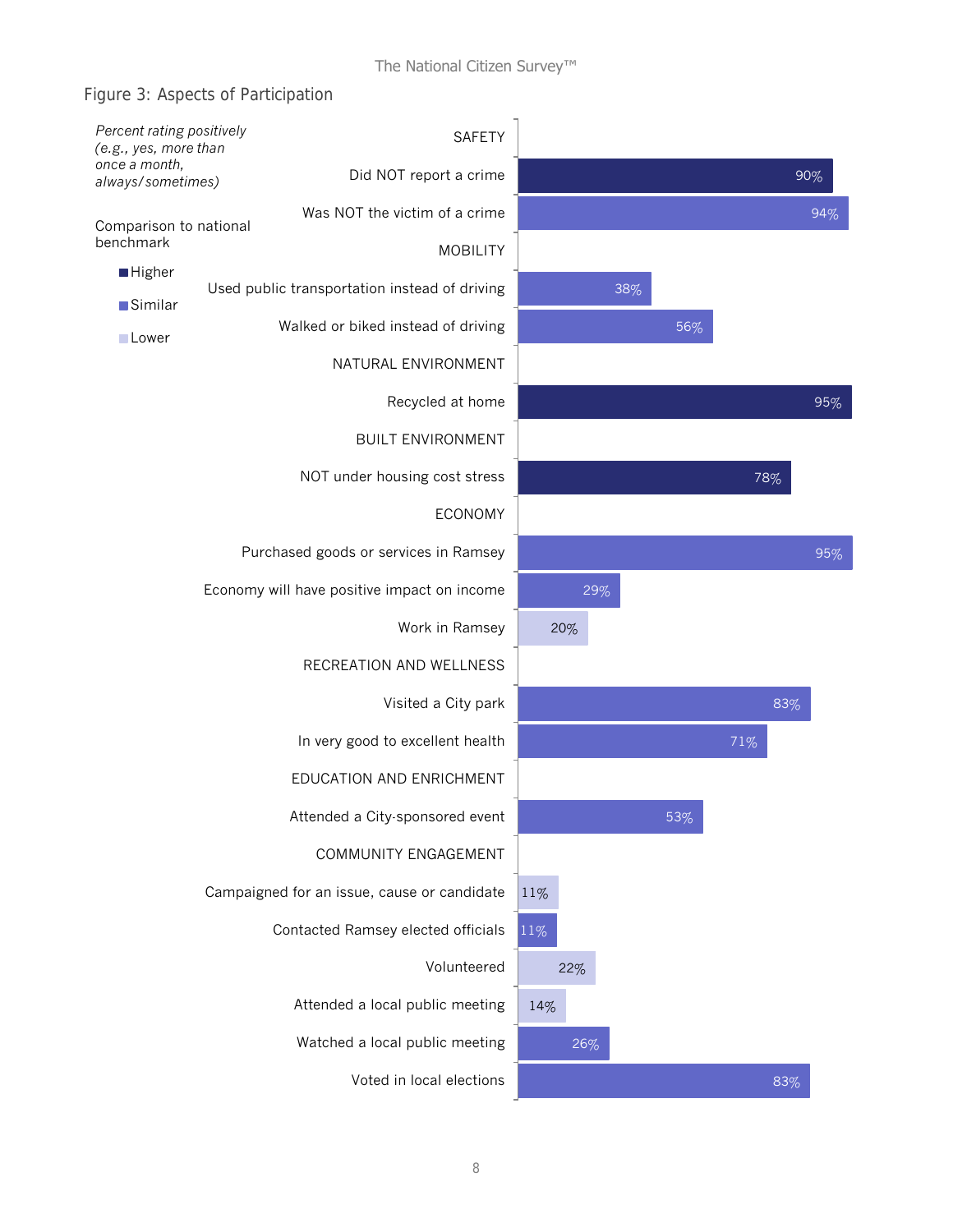# <span id="page-10-0"></span>**Special Topics**

The City of Ramsey included several questions of special interest on The NCS. These questions covered the topics of safety, sources of information about the City, community events, street construction and other characteristics and services in the community.

In addition to asking about safety in various parts of Ramsey during the day, the survey asked residents about feelings of safety at night. Most residents (87%) reported that they felt somewhat or very safe at night in Ramsey's downtown/commercial areas and in their neighborhoods.

#### Figure 4: Safety after Dark Please rate how safe or unsafe you feel:



Residents rated the quality of trail maintenance and strategic plan development. Two-thirds of residents gave favorable ratings to the quality of trail maintenance. Less than half of residents rated the City's strategic planning as excellent or good and one-third rated it as fair.





Figure 6: Strategic Planning Please rate the following categories of Ramsey government performance: Development and success of a strategic action plan

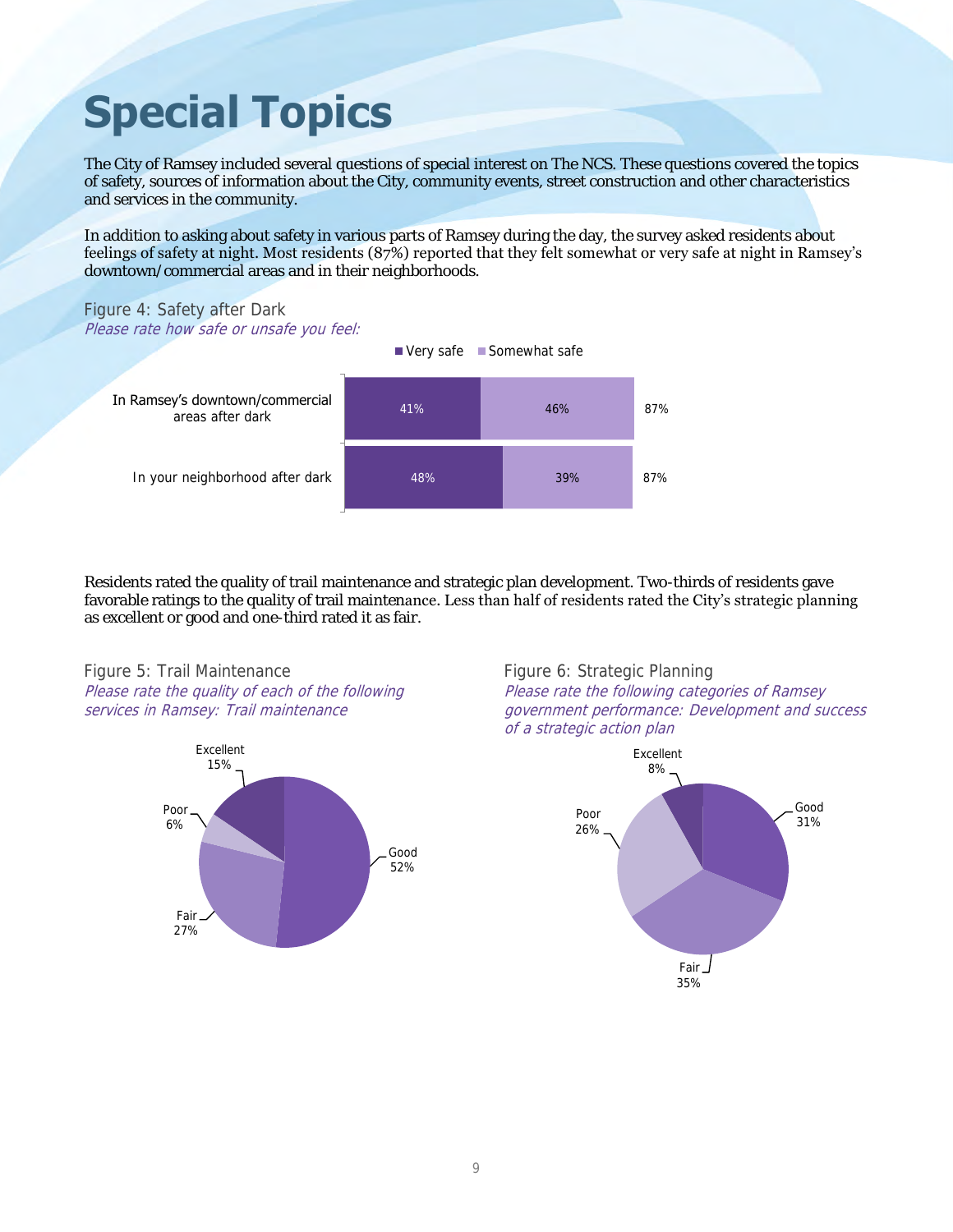Residents reported using a variety of sources for information about the City. Most residents (84%) said that they used the City newsletter (Ramsey Resident) as a major or moderate source of information. About half relied on word-of-mouth, the City website and the local newspaper for information about the City of Ramsey. About onequarter said that the City's Facebook page, City employees, public meetings and QCTV were at least a moderate source of City information for them.

#### Figure 7: Sources of Information about the City

To what extent are each of the following a source of information for you about Ramsey city government and its activities?

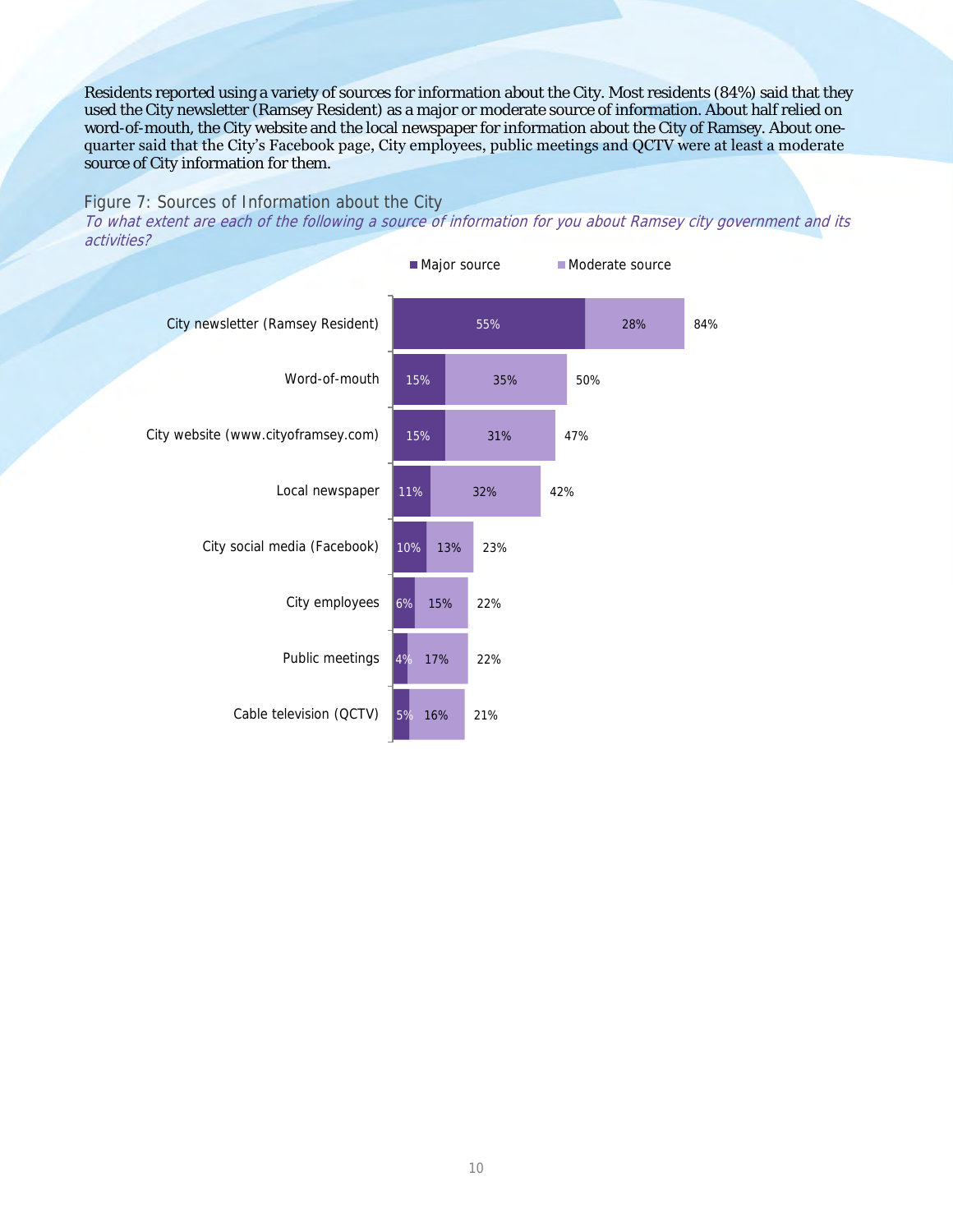#### The National Citizen Survey™

A majority of residents rated each of the listed community events favorably. The most positively rated events were Kids Safety Camp (93% excellent or good) and at least 8 in 10 residents rated The Draw music in the park series, Happy Days Festival, Spring/Fall recycling events and pet clinics as excellent or good and two-thirds felt as positively about the Spring Business Expo and Annual Nite to Unite event. Three-quarters of residents said that they liked the current name of the hometown festival, Happy Days; about one-third at least somewhat agreed that it should be changed.

#### Figure 8: Community Events Please rate the quality of each event listed below:





#### Figure 9: Happy Days Festival

Ramsey's hometown festival, Happy Days, is organized by the volunteer Happy Days Committee. To what extent do you agree or disagree with each of the following statements about the event?

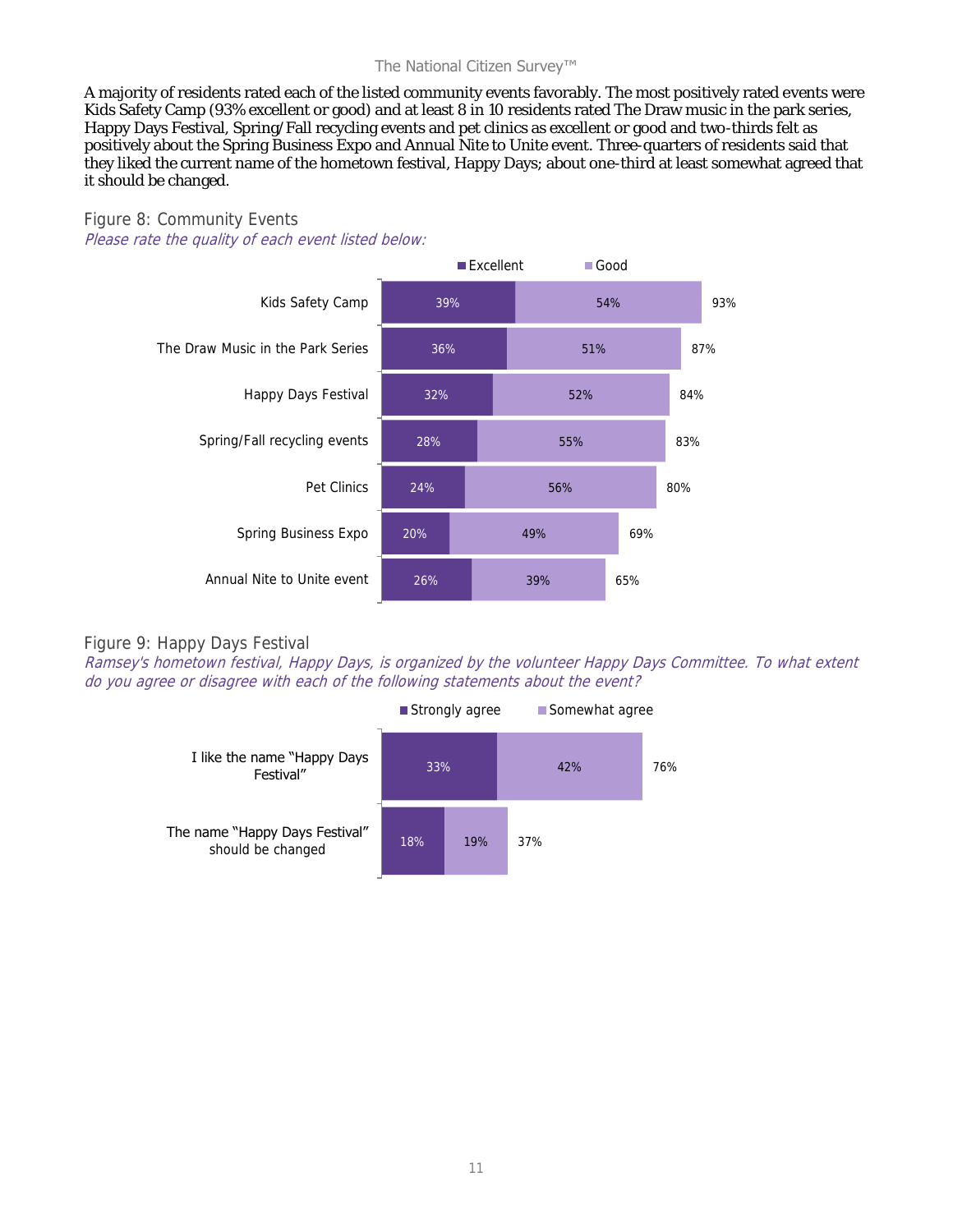#### The National Citizen Survey™

A majority of residents rated the overall condition of City streets as excellent or good and one-third rated it as fair. When asked about potential approaches to funding a long-term street reconstruction program, 40% of residents at least somewhat supported special assessments of benefitting properties, versus 33% for electric and/or gas utility fees and 29% for property tax increases.

#### Figure 10: Overall Condition of Streets

Please rate each of the following characteristics as they relate to Ramsey as a whole: Overall condition of City maintained streets



#### Figure 11: Street Reconstruction

The City is developing a long-term street reconstruction program for maintaining over 174 miles of public streets throughout Ramsey which will require a reliable funding source. Please indicate to what extent you would support or oppose each of the following funding options for this purpose: